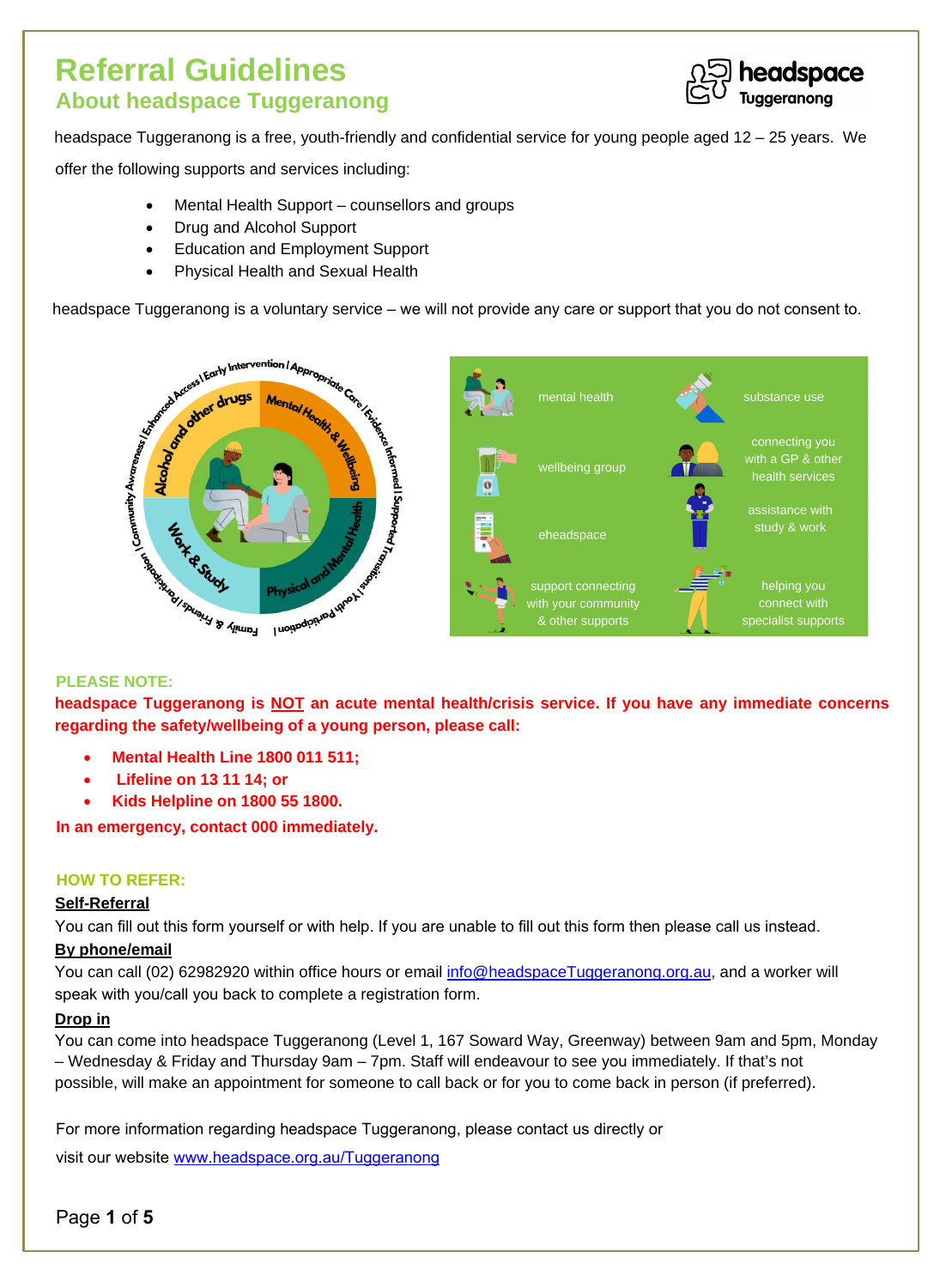# **CONFIDENTIAL**

 $\frac{1}{2}$ 

## **headspace Tuggeranong Self-Referral Form**

If you are unsure about making the referral, please give us a call on 6198 2920.

### **Your Details**

| Gender: Sexuality: Conder: Conder Sexuality: Conder Sexuality: Conder Sexuality: Conder Sexuality: Conder Sexuality:                                                                                                                                                                                |                                                                                                         |  |  |  |  |  |
|-----------------------------------------------------------------------------------------------------------------------------------------------------------------------------------------------------------------------------------------------------------------------------------------------------|---------------------------------------------------------------------------------------------------------|--|--|--|--|--|
| Residential Address: <u>New York: New York: New York: New York: New York: New York: New York: New York: New York: New York: New York: New York: New York: New York: New York: New York: New York: New York: New York: New York: </u>                                                                |                                                                                                         |  |  |  |  |  |
|                                                                                                                                                                                                                                                                                                     |                                                                                                         |  |  |  |  |  |
|                                                                                                                                                                                                                                                                                                     | Mobile: ___________________________________Can we leave a message for you on this number?<br>Yes<br>No. |  |  |  |  |  |
| <b>Emergency Contact Details</b> (E.g. family member, significant other, close friend)                                                                                                                                                                                                              |                                                                                                         |  |  |  |  |  |
|                                                                                                                                                                                                                                                                                                     |                                                                                                         |  |  |  |  |  |
|                                                                                                                                                                                                                                                                                                     |                                                                                                         |  |  |  |  |  |
|                                                                                                                                                                                                                                                                                                     |                                                                                                         |  |  |  |  |  |
| Torres Strait Islander Both Neither<br>Do you identify as $\blacksquare$ Aboriginal<br>Is English your preferred language? ■ Yes ■ No (specify preferred language)<br>Unsure  <br>Do you have your own GP?<br>Yes  <br>No.<br>Do you have a mental health plan from the GP?<br>Yes<br>Unsure<br>No. |                                                                                                         |  |  |  |  |  |

I am over 16 years old. **or**

I am under 16 years old and have consent from my parents/carers to apraoch and recieve support from mental health care services.



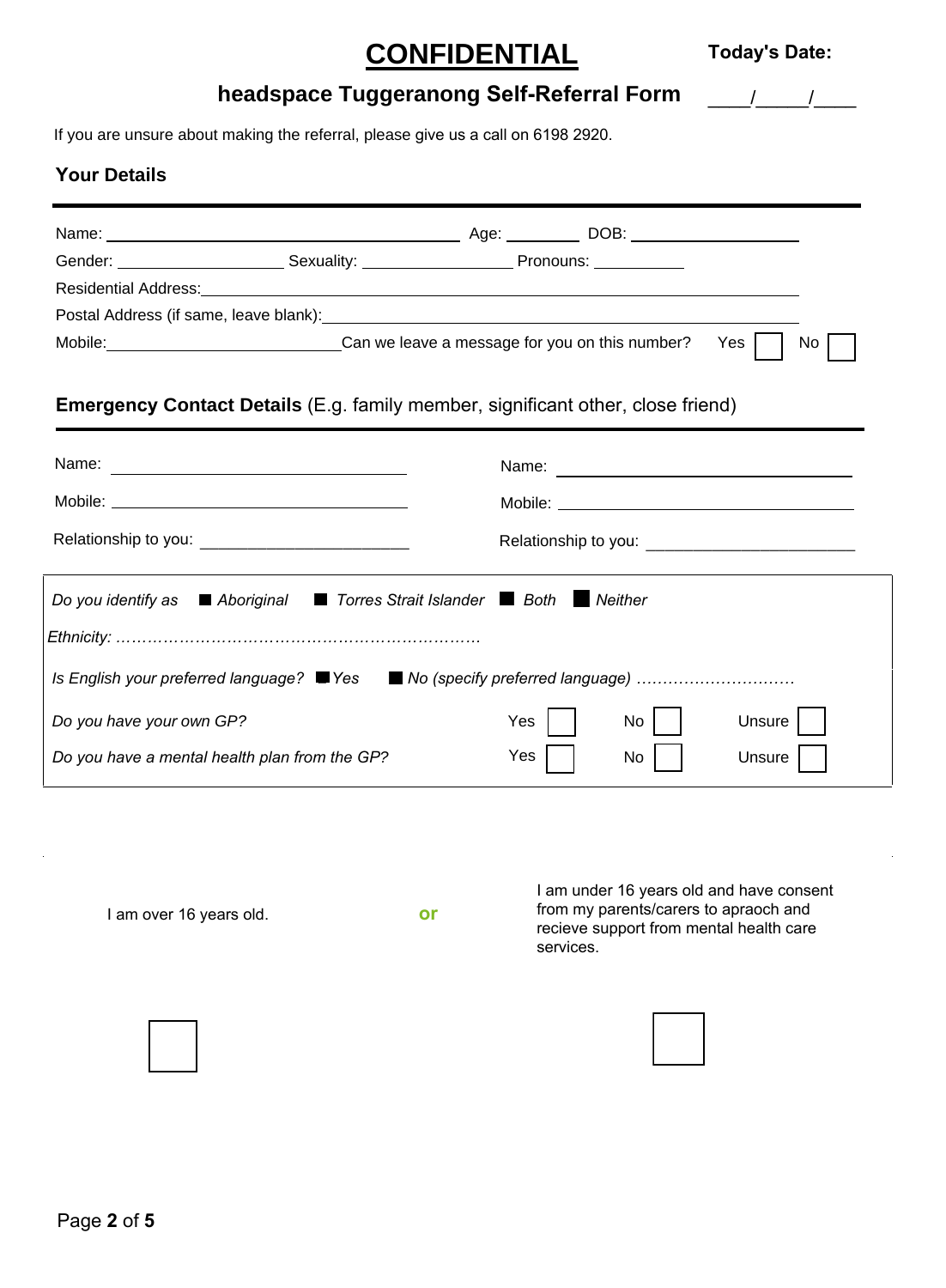### **Young Person Referral Information**

**Presenting Concerns:** *What concerns do you have about your mental health and wellbeing?*

| л<br>. . |  |
|----------|--|
| ົ        |  |
| 3.       |  |

### **What kind of supports are you looking for?**

**Have trusted people in your life made suggestions about the kinds of support that might be helpful for you? If you are happy to share this, please do so below.**

**What resources and support do you have in your life (e.g. family supports, social network, others)?** 

**What are your strengths and skills? Or what do other people say are your strengths and skills (e.g. resilient, organised, kind, good friend)?**